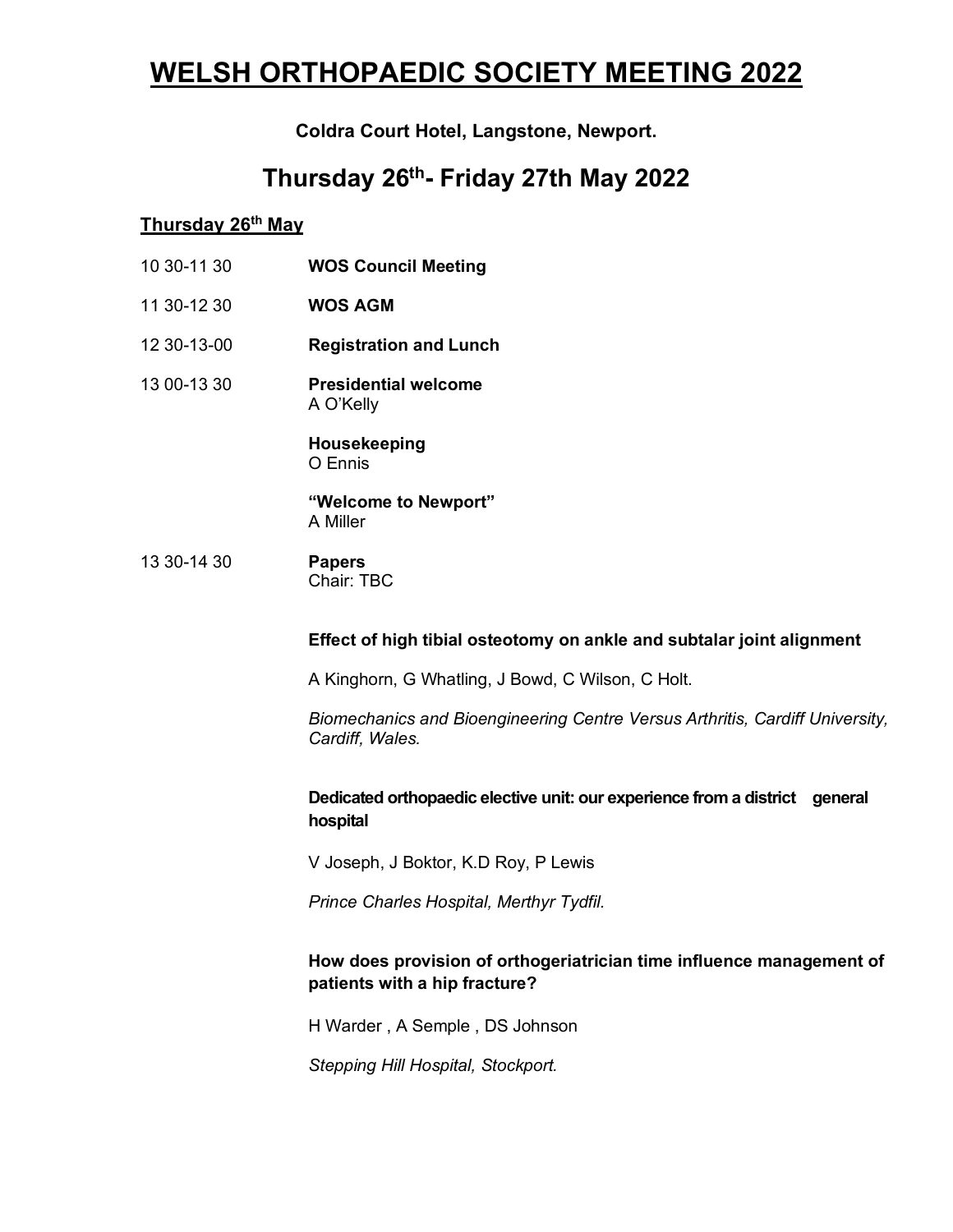#### **Chronic recurrent multifocal osteomyelitis in children: a national experience at a tertiary referral centre over twenty years**

I Hughes, J May, C Carpenter.

*Children's Hospital for Wales, Cardiff.* 

## **A comparative analysis of inter-observer reliability and intra-observer reproducibility of Oswestry Bristol classification and the Dejour classification for trochlear dysplasia of the knee**

K.D Roy, P Joshi, I Ali, P Shenoy, A Syed, D Barlow, I Malek, Y Joshi

*Wrexham Maelor Hospital, Wrexham.* 

## **Day case partial and total knee replacement- a district general hospital experience**

N Mathai, R Guro, A Chandratreya, R Kotwal

*Princess of Wales Hospital, Bridgend.* 

14 30-14 45 **Break**

14 45**-**15 45 **Professor Robert Owen Memorial Symposium:** 

**Cellular biology in trauma and orthopaedics**

*Mr A Mahmood, Trauma Research Lead, University Hospitals Birmingham.*

- 15 45-16-00 **Break**
- 16 00-17 00 **Papers** Chair: TBC

**What is the minimum length of an anterior cruciate ligament autograft required within the femoral tunnel to allow satisfactory graft fixation? Or is there such a thing?**

V Khanna<sup>1</sup>, P.K Gupta<sup>2</sup>, A Acharya<sup>2</sup>

*<sup>1</sup>Morriston Hospital, Swansea. <sup>2</sup> Sir Ganga Ram Hospital, New Delhi.*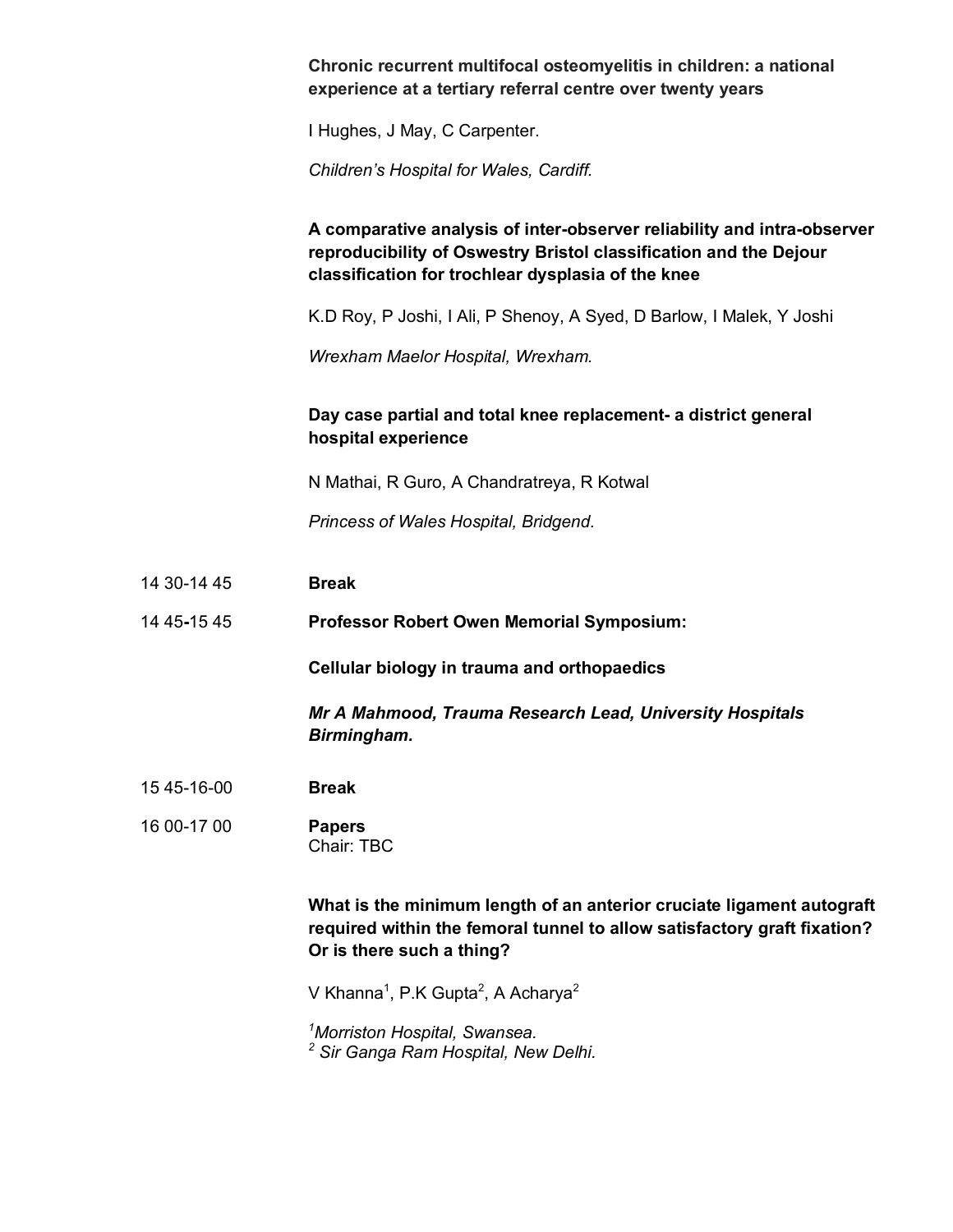**Surgical interventions for chronic ulnar collateral ligament injuries of the thumb: a systematic review.** 

J Brock, U Jayaraju, R Trickett

*University Hospital Wales, Cardiff.* 

**Are there confounding risk factors that confer higher mortality in COVID positive neck of femur fractures – a matched comparison group analysis.** 

S Mehta, L Williams, D Bhaskar

*Glan Clwyd Hospital, Rhyl.* 

**Surgical management of lumbar stenosis in the presence of degenerative spondylolisthesis: are decompression and fusion or interspinous process device superior to decompression alone? — a systematic review and meta-analysis**

A.C Glendenning<sup>1</sup>, T Richards<sup>2</sup>, S Singh<sup>2</sup>, A Khurana<sup>2</sup>

*1 Swansea University Medical School, Swansea. 2 Royal Gwent Hospital, Newport.* 

#### **Patient Reported Outcomes in 1079 Uncemented Total Hip Arthroplasties (prospective 10 years case series)**

H Dewhurst $^1$ , J Boktor $^2$ , B Szomolay $^3$ , P Lewis $^2$ 

*<sup>1</sup>Royal Preston Hospital, Preston.* 

*<sup>2</sup>Prince Charles hospital, Merthyr.* 

*3 Cardiff University, Cardiff, United Kingdom* 

#### **The clinical implications of Graf type iia hip dysplasia**

A Poacher<sup>1</sup>, G Ramage<sup>2</sup>, J Froud<sup>2</sup>, C Carpenter<sup>3</sup>.

*<sup>1</sup>University Hospital of Wales, Cardiff.* 

*<sup>2</sup> Cardiff Medical School, Cardiff.* 

*<sup>3</sup>Noah's Ark Children's Hospital, Cardiff.* 

17 00-17 15 **Break**

17 15-18 15 **The National Clinical Strategy for Orthopaedic Surgery (NCSOS) Project**

> *Mr N Verghese-Project Lead NCSOS Mr O Ennis-Associate Lead NCSOS Miss S Williams-Project Manager NCSOS*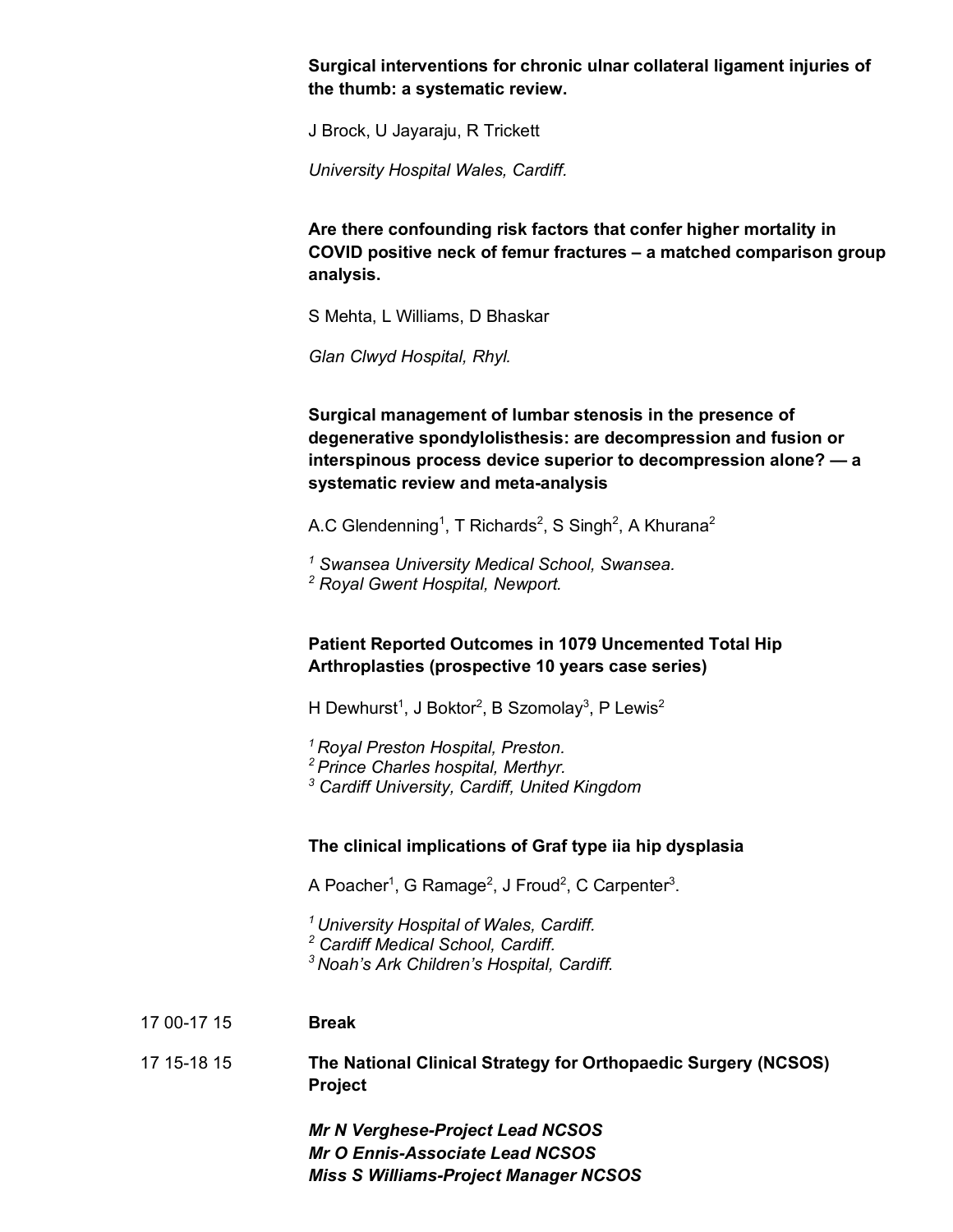#### **Friday 27th May**

09 30-10 30 **Papers** Chair TBC

### **A virtual fracture clinic audit – are Wales matching the outcomes in England.**

G. Ramage<sup>1</sup>, A Poacher<sup>2</sup>, M Ramsden<sup>2</sup>, J Lewis<sup>2</sup>, A Robertson<sup>2</sup>, C Wilson<sup>2</sup>.

*<sup>1</sup>Cardiff Medical School, Cardiff. 2 University hospital of Wales, Cardiff.* 

## **TLSO (thoraco lumbar sacral orthosis) brace for spine fractures, what's the evidence and do patients use them?**

S Mehta, R Reddy, D Nair, U Mahajan, T Madhusudhan, A Vedamurthy.

*Glan Clwyd Hospital, Rhyl.* 

**HA-coated screw v/s titanium triangular dowel for sacroiliac joint fusion: results from a prospective outcome study.** 

R Agarwal<sup>1</sup>, K Mohanty<sup>2</sup>, M Gibby<sup>3</sup>

- *<sup>1</sup>Royal Gwent Hospital, Newport.*
- *<sup>2</sup>University Hospital of Wales, Cardiff.*

*<sup>3</sup>University Hospital, Bristol.* 

**A retrospective comparison of cage-alone versus cage-plate constructs used in anterior cervical discectomy and fusion.**

A Zahid, R Mohammed.

*Cardiff University, Cardiff. University Hospital Wales, Cardiff.* 

#### **Dynamic hip screw: are we doing it accurately?**

S Rohra, A Sinha, M Kemp, U Rethnam

*Aneurin Bevan University Health Board.*